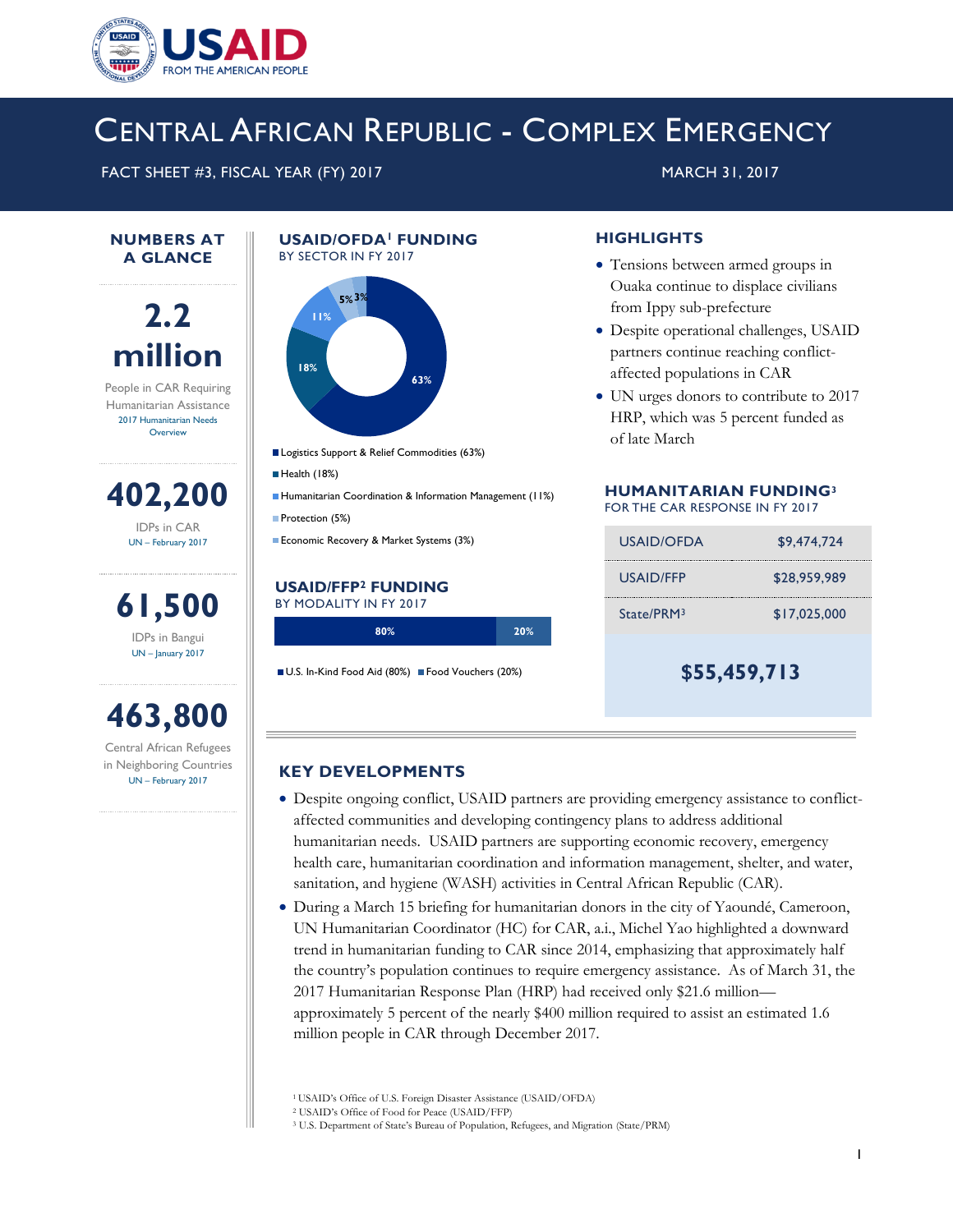## **INSECURITY, DISPLACEMENT, AND HUMANITARIAN ACCESS**

- At least 2.2 million people in CAR—approximately half of the country's population—are in urgent need of emergency assistance, including approximately 100,000 people newly displaced by increased violence in the country since September 2016, the UN reports. At a donor briefing in Yaoundé on March 15, HC for CAR Yao called on the international community to provide emergency assistance to address critical humanitarian needs in CAR.
- Tensions between various ex-Séléka armed groups in Ouaka Prefecture continued to escalate in February, exacerbating pre-existing protection and humanitarian access challenges. On February 22, ex-Séléka elements attempted to enter a camp for internally displaced persons (IDPs) in Ouaka's Ippy town, resulting in clashes with UN Multidimensional Integrated Stabilization Mission in CAR (MINUSCA) forces that injured at least four MINUSCA peacekeepers. MINUSCA subsequently launched targeted operations, including air strikes, against various ex-Séléka armed groups in late February and called on all armed actors to leave Ouaka's Bambari town, the UN reports. All visibly armed elements had reportedly left Bambari as of February 25, although the UN reports that residents remain fearful of renewed violence. As the security situation remains fluid in Bambari and surrounding areas, relief agencies have developed contingency plans to ensure continued assistance to vulnerable populations.
- Fighting on March 13 in Ippy sub-prefecture displaced approximately 1,500 people to nearby towns, with some IDPs reportedly traveling as far as Haute-Kotto Prefecture's town of Bria, according to the UN. Additionally, in late February, approximately 200 IDPs evacuated from Ippy town and arrived—under UN escort—in Ouaka's town of Maloum, where an estimated 8,300 IDPs currently reside. A UN-led interagency assessment to Maloum on March 3 confirmed that at least 4,000 newly displaced people had arrived in the town as a result of insecurity in Ouaka since late December 2016. The interagency mission identified emergency food assistance, health services, protection assistance, relief commodities, and shelter support as priority needs among IDPs in Maloum. USAID/OFDA partner the International Organization for Migration is providing multi-sector emergency assistance to IDPs in CAR with \$2 million in FY 2016 funding.
- On February 19, the African Union, the Economic Community of Central African States, the European Union, the International Organization of La Francophonie, and the UN released a joint statement expressing concern about violence targeting civilians in CAR—particularly in Haute-Kotto and Ouaka—and lauding efforts by the Government of CAR (CARG) and MINUSCA to promote reconciliation and protect civilians. On February 22, the UN called on all parties to the conflict in Haute-Kotto and Ouaka to respect international humanitarian law, protect civilians, and respect human rights.
- An early-February fire at an IDP site adjacent to a MINUSCA base in Nana-Grébizi Prefecture's Kaga-Bandoro town destroyed more than 850 shelters, affecting more than 2,550 people, the UN reports. Unverified reports indicate that increased IDP returns may have occurred in the days following the fire, according to the UN. Some fire-affected IDPs relocated to the nearby Lazare IDP site, where relief actors distributed emergency relief commodities and shelter supplies and constructed sanitation infrastructure in the weeks following the incident. Relief agencies, including USAID/OFDA partners, continue to support reconstruction and rehabilitation of houses in Kaga-Bandoro to enable sustainable returns.
- In December 2016, the CARG began the process of closing the IDP site at M'Poko International Airport, Ombella-M'Poko Prefecture, and all 28,700 IDPs had vacated the site as of late February, according to the UN. Approximately 50 percent of the IDPs returned to areas of origin in the capital city of Bangui and its suburbs, while the remaining population was sheltering with host communities due to property destruction and persistent insecurity in areas of origin.

## **FOOD SECURITY AND NUTRITION**

 USAID/FFP partner the UN World Food Program (WFP) provided life-saving assistance to more than 189,000 Central Africans in February through in-kind food distributions, malnutrition prevention and treatment efforts, and cash-based transfers. WFP's first round of cash-based transfers began in February to assist approximately 7,000 IDPs in Kaga-Bandoro.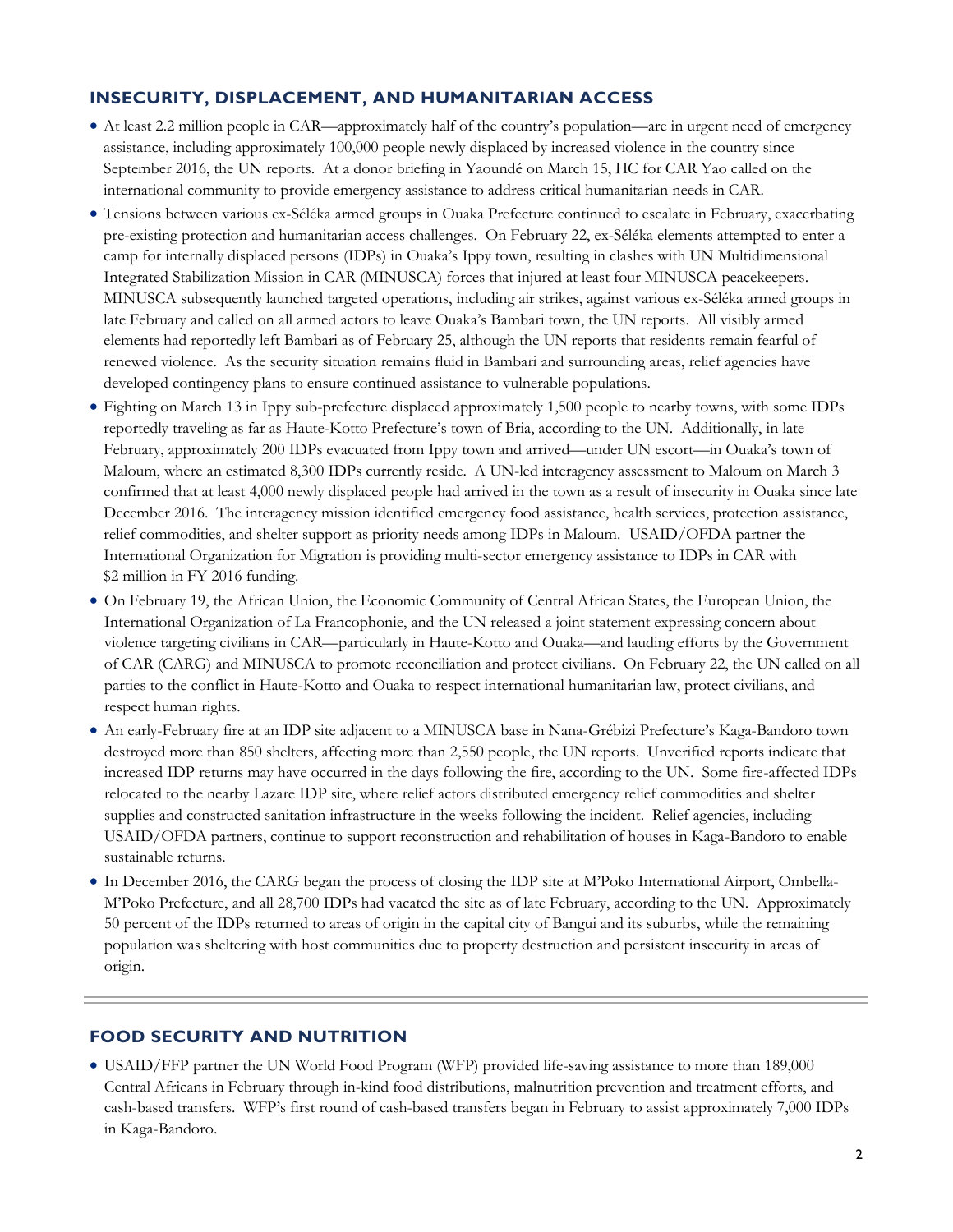The UN Children's Fund (UNICEF) had admitted approximately 1,730 children experiencing severe acute malnutrition (SAM) to inpatient and outpatient therapeutic programs in CAR as of late February. UNICEF has also pre-positioned nutrition supplies, including ready-to-use therapeutic food, in Ouham's Bossangoa town, Bambari, and Kaga-Bandoro; the supplies are sufficient to treat an estimated 4,750 SAM cases.

### **HEALTH, WASH, AND LOGISTICS SUPPORT**

- To date in FY 2017, USAID/OFDA has provided \$9.5 million to the UN Office for the Coordination of Humanitarian Affairs (OCHA), UNICEF, WFP, and three non-governmental organizations (NGOs) to address humanitarian needs in CAR. OCHA is working to improve humanitarian coordination and information management countrywide. In addition, NGO partner the International Rescue Committee (IRC) recently began providing health care services to vulnerable communities in Nana-Grébizi, complementing ongoing interventions in Kémo and Ouham-Pendé prefectures.
- USAID/OFDA partner UNICEF is providing emergency relief commodities and WASH assistance through a rapid response mechanism, reaching more than 20,200 beneficiaries in January and February. In February, rapid response mechanism teams rehabilitated five water points, conducted 11 hygiene promotion sessions, and completed 10 multisector assessments countrywide.
- In addition, WFP is supporting relief actors to transport relief commodities and humanitarian personnel to remote and conflict-affected locations through the UN Humanitarian Air Service (UNHAS). In February, UNHAS transported 1,560 passengers and 28 metric tons (MT) of cargo to 31 locations in the country. UNHAS also conducted three medical evacuations and provided security relocation services for 18 humanitarian workers transferring from Bambari to Bangui.

## **OTHER ASSISTANCE**

- On March 14, the Government of Japan announced \$8.2 million in new funding for UN agencies assisting IDPs, returnees, and refugees in CAR. The new funding will support the Office of the UN High Commissioner for Refugees (UNHCR), UNICEF, WFP, and the UN World Health Organization to provide life-saving protection, food, nutrition, health, and WASH assistance to vulnerable populations in CAR.
- In February, the UN released an emergency allocation of \$3.1 million from the UN-managed Humanitarian Fund for CAR, enabling UN and NGO partners to provide IDPs from Bambari and Bria towns—the sites of conflict and related displacement since late 2016—with emergency shelter, critical relief items, and health, protection, and WASH support. The allocation also supports the establishment of a logistics hub in Bambari to pre-position food and other critical relief items and facilitate the delivery of humanitarian supplies to populations in Haute-Kotto and Ouaka.
- Additionally, through a \$6 million allocation from the UN Central Emergency Response Fund, WFP is providing approximately 3,600 MT of emergency food assistance, sufficient to feed nearly 37,000 conflict-affected people in Bambari, Bria, and Kaga-Bandoro for four months, according to the UN.
- With support from the European Commission's Directorate-General for Humanitarian Aid and Civil Protection (ECHO), NGO the Agency for Technical Cooperation and Development (ACTED) plans to build homes for approximately 500 households recently returned to Bangui's suburb of Boeing from the M'Poko International Airport IDP site. The UN reports that an estimated 80 percent of Boeing was destroyed following the outbreak of armed conflict in Bangui and surrounding areas in 2013.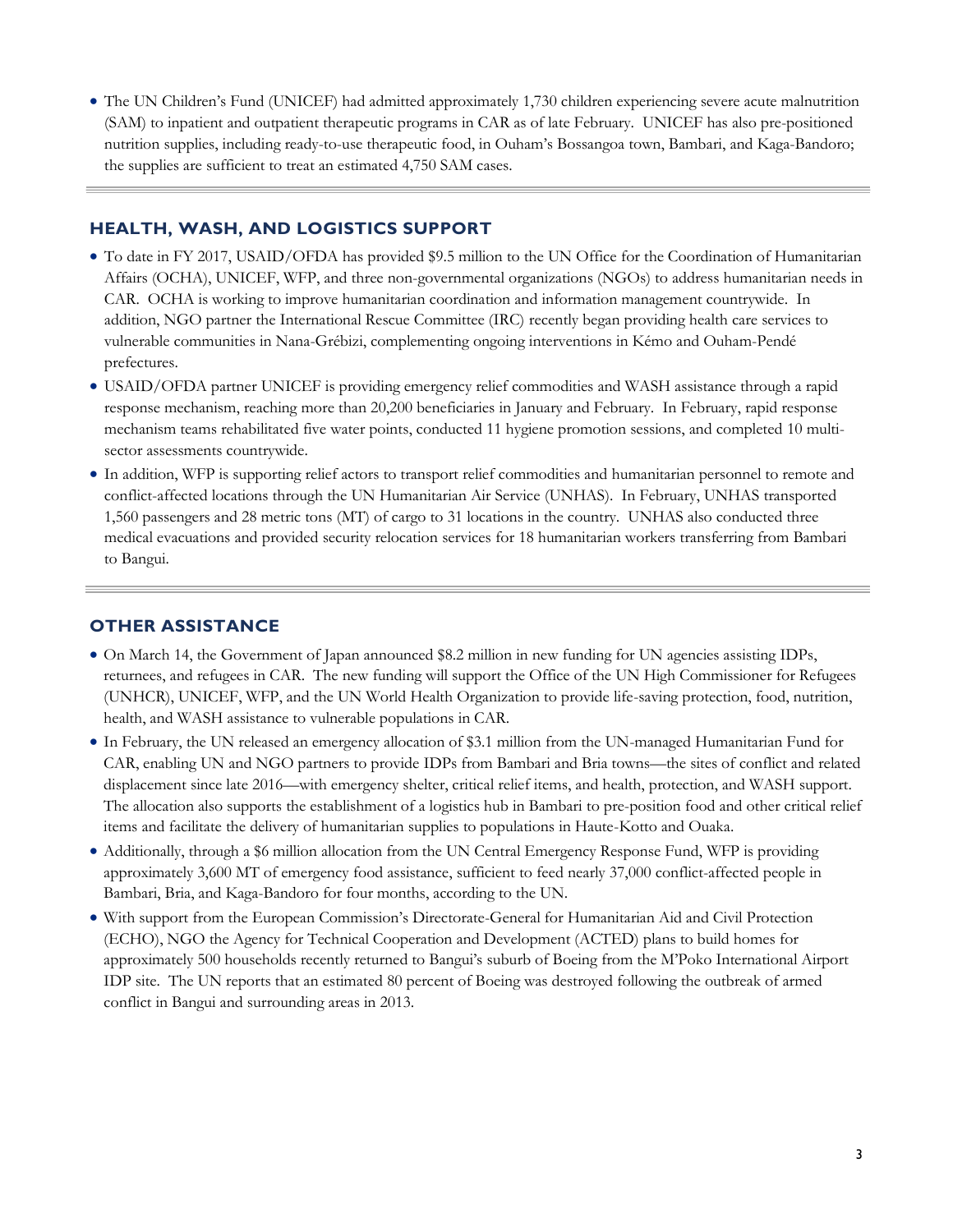#### **2017 TOTAL HUMANITARIAN FUNDING\*** PER DONOR





## **CONTEXT**

- In December 2012, the Séléka armed alliance began to advance across CAR in opposition to then-President François Bozizé. On March 24, 2013, Séléka fighters entered Bangui, effectively seizing control of the country and triggering a period of widespread violence. Security conditions in CAR further deteriorated on December 5, 2013, when clashes erupted between militants associated with the now-dissolved Séléka alliance and anti-Balaka groups, composed of armed fighters that opposed ex-Séléka forces.
- Following a transitional government period, CAR held presidential elections in December 2015 and February 2016—electing Faustin-Archange Touadéra as president. President Touadéra assumed the office of the presidency on March 30, 2016.
- As of early 2017, the security situation throughout CAR remained volatile, with continuing attacks against civilians, humanitarian workers, and peacekeeping forces. While relief agencies are working to assist conflictaffected populations, ongoing insecurity and logistics constraints impede humanitarian operations, particularly in more remote areas of CAR.
- On October 12, 2016, U.S. Ambassador Jeffrey J. Hawkins reissued a disaster declaration for the complex emergency in CAR for FY 2017 due to the scale of current and projected humanitarian needs in the country.

| <b>IMPLEMENTING PARTNER</b> | <b>ACTIVITY</b>                                     | <b>LOCATION</b>             | <b>AMOUNT</b> |  |  |
|-----------------------------|-----------------------------------------------------|-----------------------------|---------------|--|--|
| USAID/OFDA <sup>2</sup>     |                                                     |                             |               |  |  |
| <b>IRC</b>                  | Health                                              | Nana-Grébizi                | \$500,000     |  |  |
| <b>MENTOR Initiative</b>    | Health                                              | Ouham, Ouham-Pendé          | \$1,200,000   |  |  |
| Plan International          | Economic Recovery and Market Systems,<br>Protection | Lobaye, Ouham, Nana-Grébizi | \$774.724     |  |  |
| <b>UNICEF</b>               | Logistics Support and Relief<br>Commodities, WASH   | Countrywide                 | \$3,000,000   |  |  |

#### **USG HUMANITARIAN FUNDING FOR THE CAR RESPONSE IN FY 2017<sup>1</sup>**